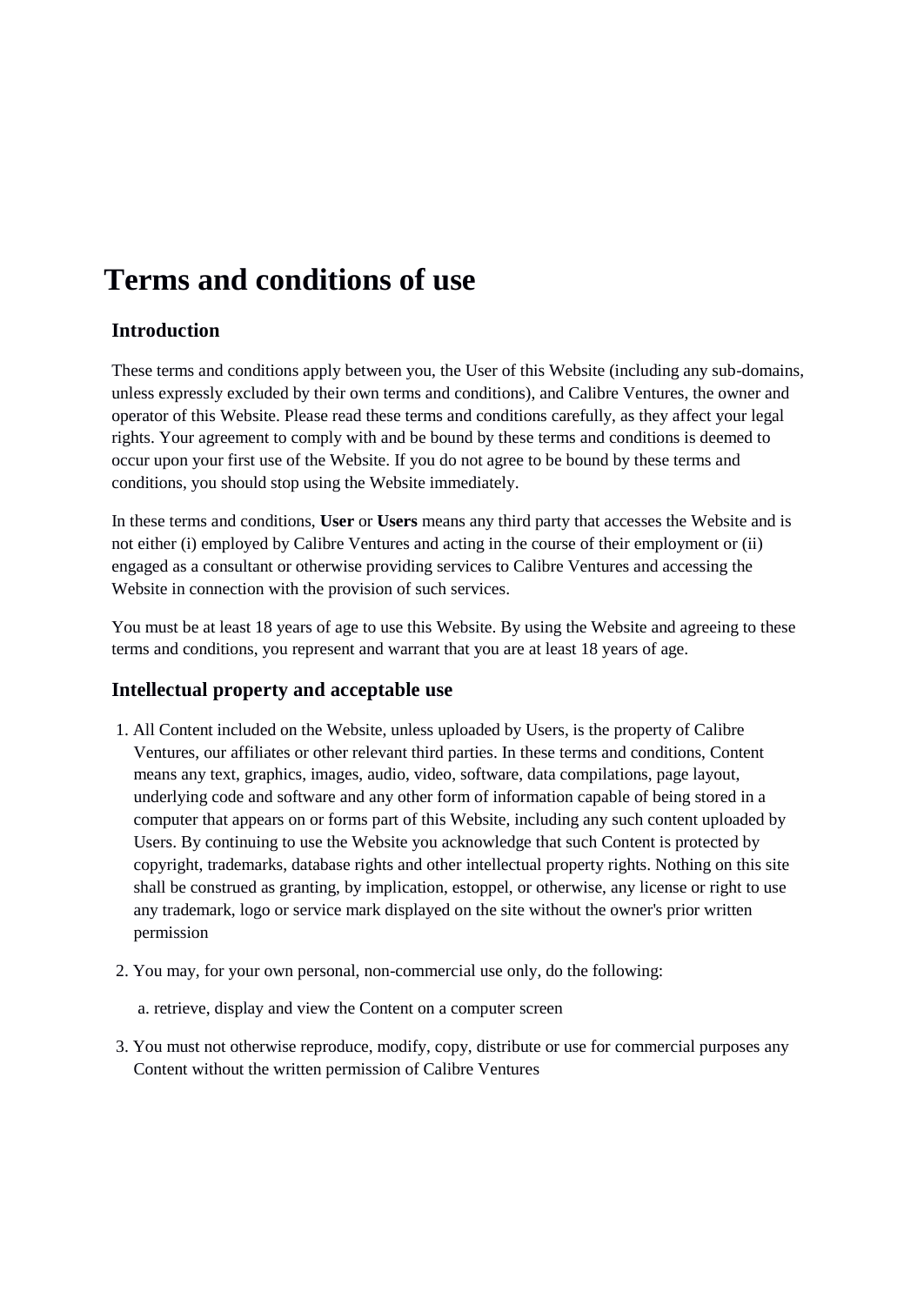# **Prohibited use**

- 4. You may not use the Website for any of the following purposes:
	- a. in any way which causes, or may cause, damage to the Website or interferes with any other person's use or enjoyment of the Website;
	- b. in any way which is harmful, unlawful, illegal, abusive, harassing, threatening or otherwise objectionable or in breach of any applicable law, regulation, governmental order;
	- c. making, transmitting or storing electronic copies of Content protected by copyright without the permission of the owner.

### **Registration**

- 5. You must ensure that the details provided by you on registration or at any time are correct and complete.
- 6. You must inform us immediately of any changes to the information that you provide when registering by updating your personal details to ensure we can communicate with you effectively.
- 7. We may suspend or cancel your registration with immediate effect for any reasonable purposes or if you breach these terms and conditions.
- 8. You may cancel your registration at any time by informing us in writing to the address at the end of these terms and conditions. If you do so, you must immediately stop using the Website. Cancellation or suspension of your registration does not affect any statutory rights.

#### **Links to other websites**

- 9. This Website may contain links to other sites. Unless expressly stated, these sites are not under the control of Calibre Ventures or that of our affiliates.
- 10. We assume no responsibility for the content of such Websites and disclaim liability for any and all forms of loss or damage arising out of the use of them.
- 11. The inclusion of a link to another site on this Website does not imply any endorsement of the sites themselves or of those in control of them.

### **Privacy Policy and Cookies Policy**

12. Use of the Website is also governed by our Privacy Policy and Cookies Policy, which are incorporated into these terms and conditions by this reference. To view the Privacy Policy please click on [https://docs.wixstatic.com/ugd/a229e3\\_50b5a347c142411c879ecd0b6b70ea9c.pdf](https://docs.wixstatic.com/ugd/a229e3_50b5a347c142411c879ecd0b6b70ea9c.pdf)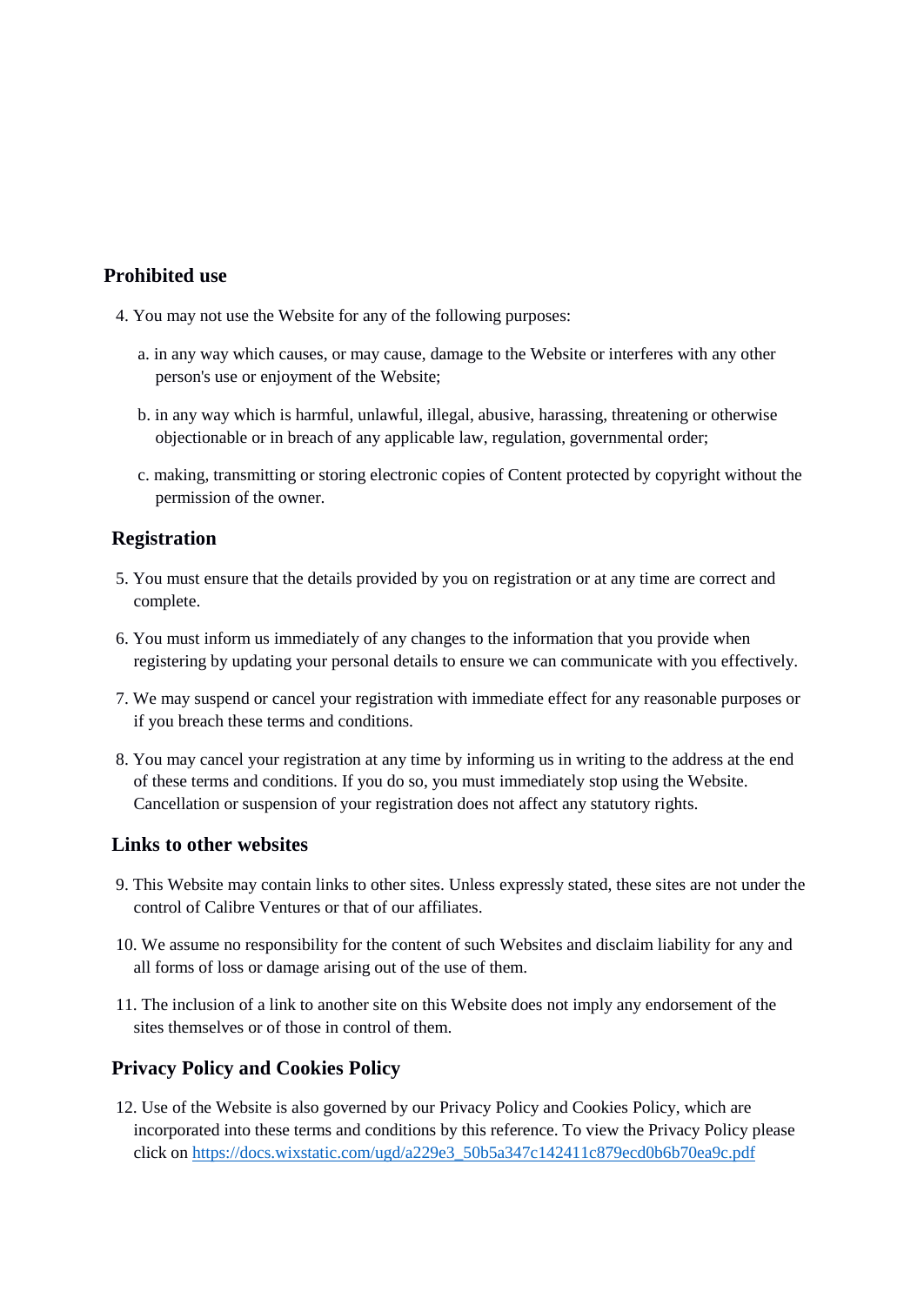#### **Availability of the Website and disclaimers**

- 13. Any online facilities, tools, services or information that Calibre Ventures makes available through the Website (the **Service**) is provided "as is" and on an "as available" basis. We give no warranty that the Service will be free of defects and/or faults. To the maximum extent permitted by the law, we provide no warranties (express or implied) of fitness for a particular purpose, accuracy of information, compatibility and satisfactory quality. Calibre Ventures is under no obligation to update information on the Website.
- 14. Whilst Calibre Ventures uses reasonable endeavours to ensure that the Website is secure and free of errors, viruses and other malware, we give no warranty or guaranty in that regard and all Users take responsibility for their own security, that of their personal details and their computers.
- 15. Calibre Ventures accepts no liability for any disruption or non-availability of the Website.
- 16. Calibre Ventures reserves the right to alter, suspend or discontinue any part (or the whole of) the Website including, but not limited to, any products and/or services available. These terms and conditions shall continue to apply to any modified version of the Website unless it is expressly stated otherwise.

### **Limitation of liability**

- 17. Nothing in these terms and conditions will: (a) limit or exclude our or your liability for death or personal injury resulting from our or your negligence, as applicable; (b) limit or exclude our or your liability for fraud or fraudulent misrepresentation; or (c) limit or exclude any of our or your liabilities in any way that is not permitted under applicable law.
- 18. We will not be liable to you in respect of any losses arising out of events beyond our reasonable control.
- 19. To the maximum extent permitted by law, Calibre Ventures accepts no liability for any of the following:
	- a. any business losses, such as loss of profits, income, revenue, anticipated savings, business, contracts, goodwill or commercial opportunities;
	- b. loss or corruption of any data, database or software;
	- c. any special, indirect or consequential loss or damage.